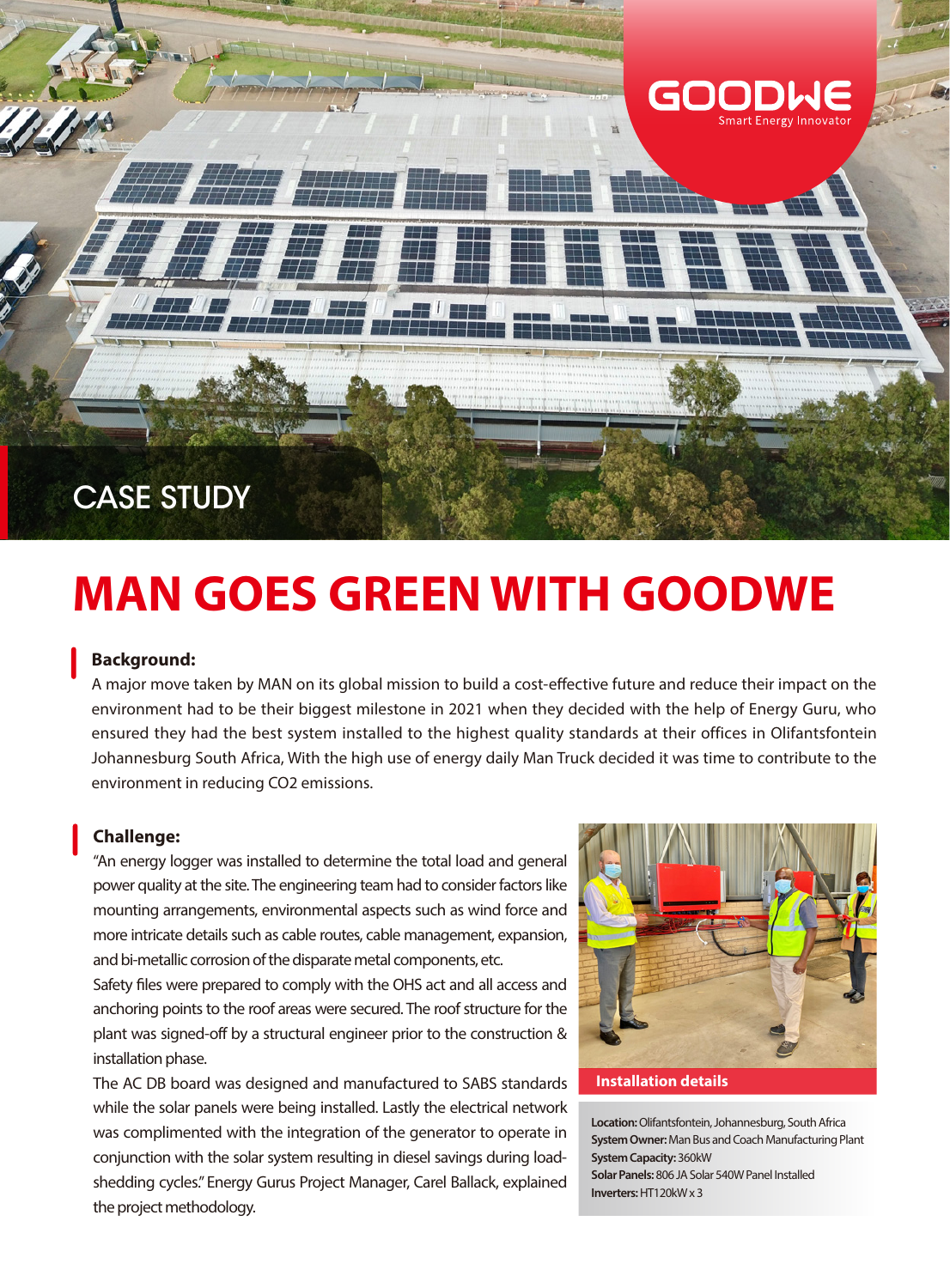# **Solution:**

3 GoodWe HT 120kW Inverters were chosen for the installation, The HT series offers up to 12 MPPTs, and is compatible with bifacial modules, with a higher threshold of DC current (Max. 15A per string). It includes PLC communication and internal humidity detection. The HT series seamlessly incorporates different sets of technical strengths designed to achieve higher savings in the installation.



# **Environmental Effect:**

The PV generation in this case will reduce CO2 consumption by 372,484 kg per year, which is equivalent to:



**1,784,286** square meters of forest in a year



**924,581** miles driven by an average gasoline-powered passenger vehicle



**412,119** pounds of coal burned

**158,850** Liters of gasoline consumed

**45,309,880** times of smartphone charged



**72.5** homes' electricity use for a year

*Results may vary depending on your location.*